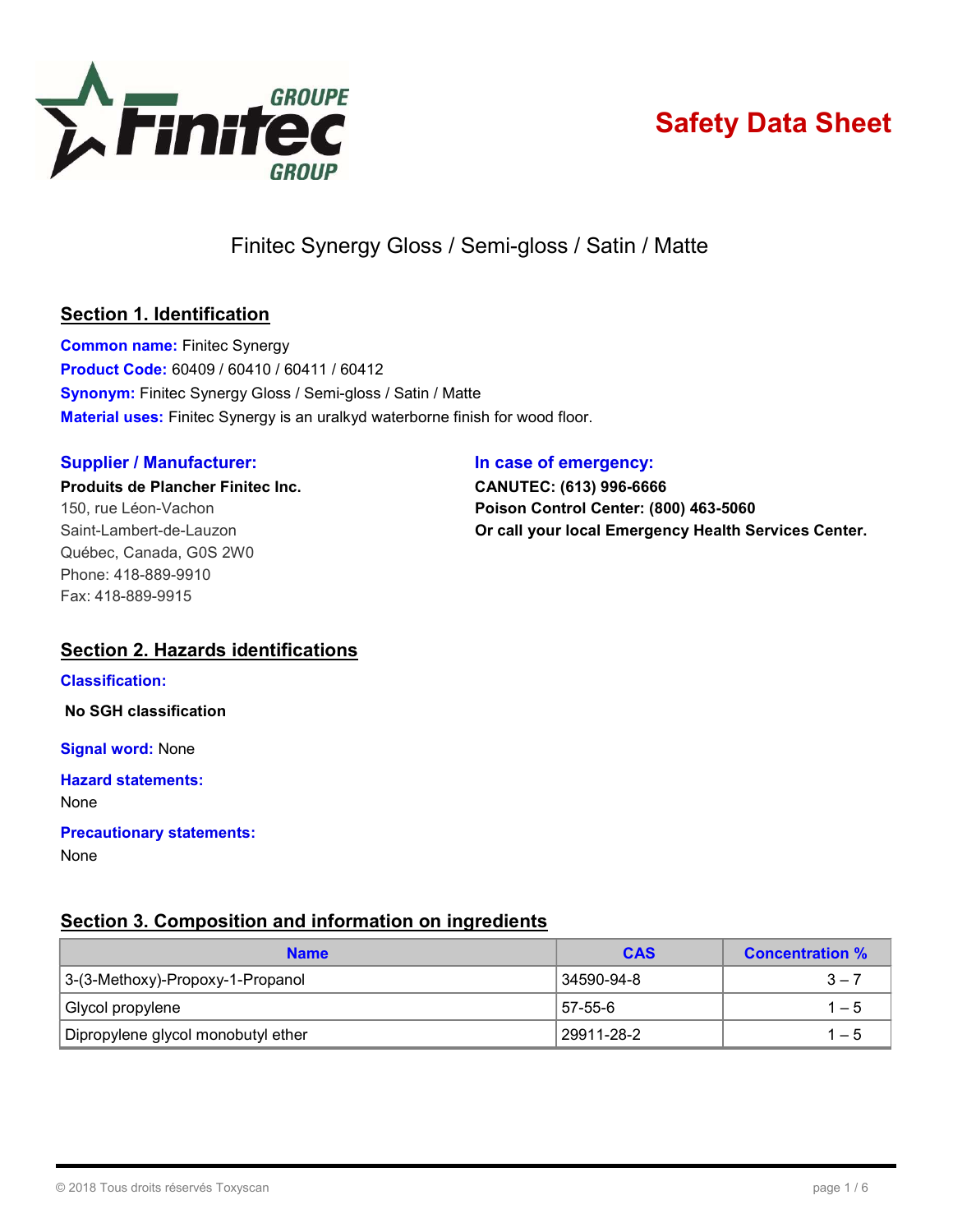# Section 4. First aid measures

#### Description of first aid if required:

Move out of dangerous area. Consult a physician. Show this safety data sheet to the doctor in attendance.

#### Eye contact:

Rinse eyes thoroughly with water for at least 15 minutes.

#### Skin contact:

Wash the affected area with soap and water and rinse immediately with plenty of running water.

#### Inhalation:

Bring the conscious victim to fresh air.

#### Ingestion:

Do NOT induce vomiting.

#### Indication of immediate medical attention and special treatment needed, if necessary:

Do not give anything by mouth to an unconscious victim. Treat according to the symptoms observed.

#### Most important acute symptoms and effects:

Mild and moderate irritation to the eyes and skin. Irritation possible in the respiratory tract in case of respiratory sensitivity.

# Section 5. Fire fighting measures

Flammability of the product: Non-flammable

Flash point: N/A

Auto-ignition temperature:

N/A Products of combustion:

Carbon oxides

#### Special protective actions for fire-fighters:

Wear self-contained breathing apparatus and appropriate protective clothing.

#### Suitable extinguishing media:

Use means of extinction the most suited to the surrounding materials.

### Section 6. Accidental release measures

#### Personal precautions, protective equipment and emergency procedures:

#### For non emergency personnel: Evacuate the area.

For emergency personnel: Splash goggles, full suit, chemical resistant gloves. A self-contained breathing apparatus is recommended to avoid inhalation of the product. Suggested protective clothing might not be sufficient. Consult a specialist before handling this product.

#### Environmental precautions:

Do not let product enter drains

#### Methods and material for containment and cleaning up:

Use appropriate tools to put the spilled solid in a convenient waste disposal container.

### Section 7. Handling and storage

#### Precautions in Handling:

Do not ingest. Do not breathe vapours. Wear suitable protective clothing. In case of insufficient ventilation, wear suitable respiratory equipment. Avoid contact with skin and eyes.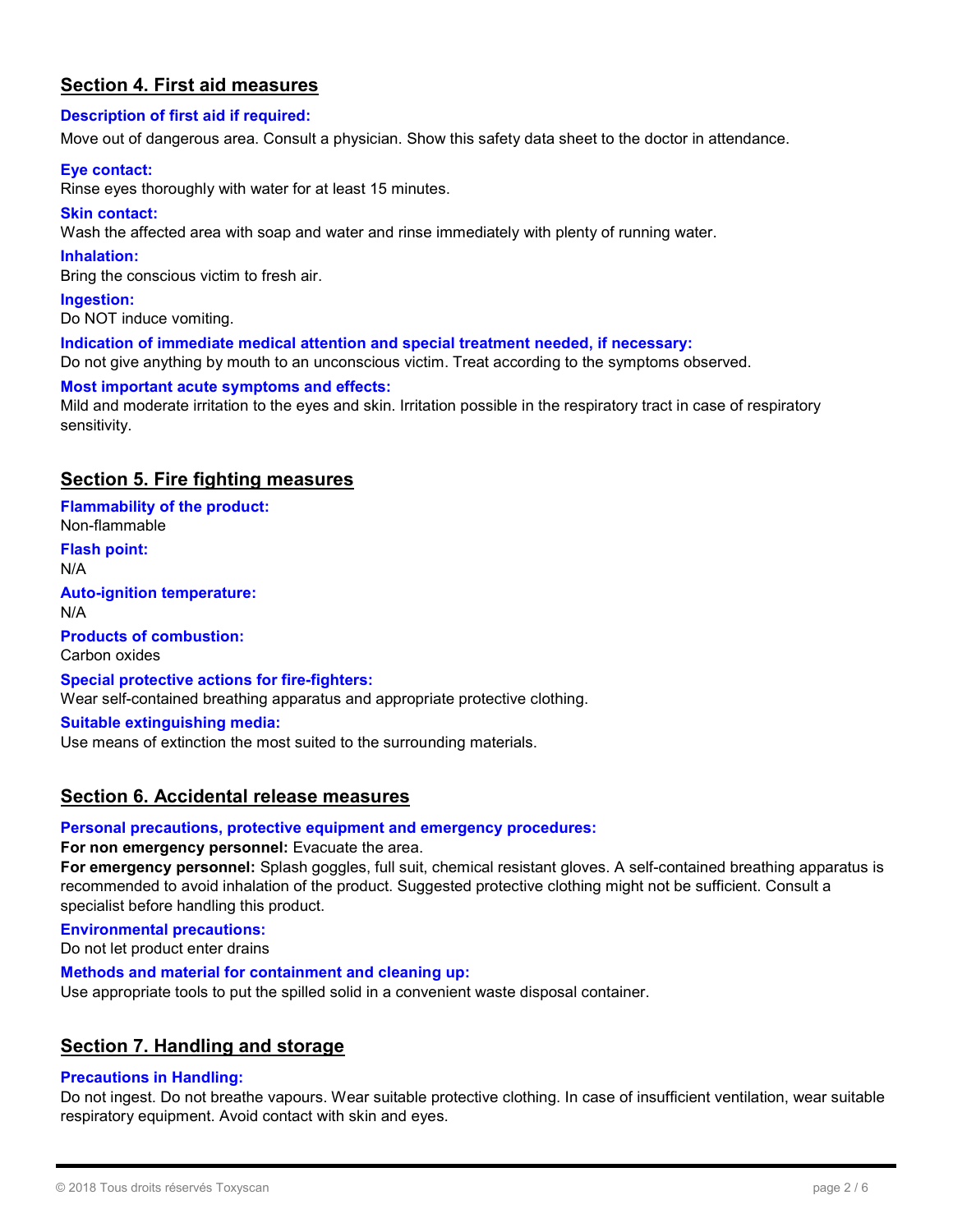#### Precautions in Storage:

Keep container tightly closed in a cool, dry and well-ventilated place.

# Section 8. Exposure Controls, Personal Protections

#### Control parameters:

| <b>Component</b>                        | CА         | Value       | Control<br>parameters | <b>Basis</b>  |
|-----------------------------------------|------------|-------------|-----------------------|---------------|
| 3-(3-Methoxy)-Propox y-<br>∣ 1-PropanoI | 34590-94-8 | <b>TWA</b>  | $100$ ppm             | <b>CNESST</b> |
|                                         |            | <b>STEL</b> | $150$ ppm             | <b>CNESST</b> |

#### Engineering controls:

Use mechanical exhaust or laboratory fumehood to avoid exposure.

#### Personal protective equipment:

**Eyes:** Wear safety glasses.

Skin/body: Wear a lab coat or any other appropriate protective clothing.

Respiratory: If ventilation is insufficient, choose appropriate respiratory protection according to levels and duration of exposure.

Hands: Wear chemical resistant protective gloves.

# Section 9. Physical and chemical properties

Physical state: Liquid Color: Amber **Odour: Slight** Melting point/Freezing point: Data not available **Boiling point:** Data not available **Appearance: Transluscent Flash point:** Data not available Auto-ignition temperature: Data not available  $pH: 7.6 \pm 0.4$ Kinematic viscosity: 23-25 seconds (ZAHN #2) **Solubility:** Miscible in water Density: 1.03 - 1.05 g/mL **Volatility:**  $70 \pm 2$  % (w/w)

### Section 10. Stability and reactivity

Chemical reactivity: Stable under recommended storage conditions. Conditions to avoid: High temperatures, contact with incompatible materials. **Incompatible materials:** Oxidizing agents, strong acids, metallic alkyd, nitrites and other strong reducing agents. Hazardous decomposition products: Carbon oxides and trace of component elements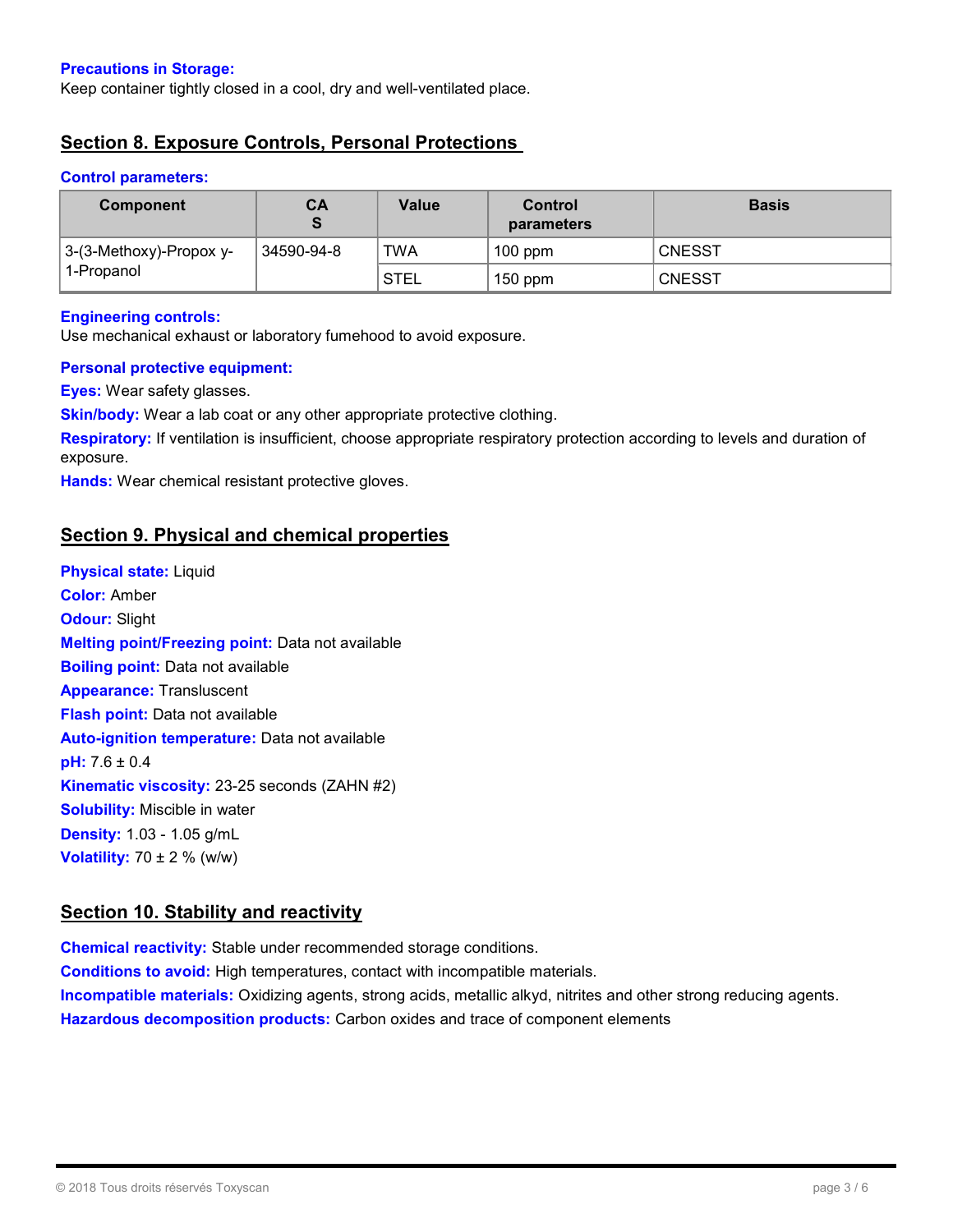# Section 11. Toxicological information

#### Acute toxicity:

| <b>Component</b>                      | <b>CAS</b>    | <b>Value</b>                                                    |
|---------------------------------------|---------------|-----------------------------------------------------------------|
| 3-(3-Methoxy)-Propoxy-1-Propan ol     | 34590-94-8    | $DL_{50}$ Oral: Rat = 5230 mg/kg                                |
|                                       |               | $DL_{50}$ Cutaneous: Rabbit = 9500 mg/kg                        |
| Glycol propylene                      | $57 - 55 - 6$ | $DL_{50}$ Oral: Rat = 20000 mg/kg                               |
|                                       |               | $DL_{50}$ Oral: Mouse = 22000 mg/kg                             |
|                                       |               | $DL_{50}$ Oral: Dog = 22000 mg/kg                               |
|                                       |               | $DL_{50}$ Oral: Rabbit = 18500 mg/kg                            |
|                                       |               | DL <sub>50</sub> Cutaneous: Rabbit = 20800 mg/kg                |
|                                       |               | CL <sub>50</sub> Inhalation: Rat - = 44900 mg/m <sup>3</sup> 4h |
| Dipropylene glycol<br>monobutyl ether | 29911-28-2    | $DL_{50}$ Oral: Rat = 1479 mg/kg                                |
|                                       |               | $DL_{50}$ Cutaneous: Rabbit = 5350 mg/kg                        |

#### Skin corrosion/irritation:

Dipropylene glycol monobutyl ether: Causes mild skin irritation

#### Serious eye damage/irritation:

Dipropylene glycol monobutyl ether: May cause eye irritation

#### Respiratory or skin sensitisation: Not applicable

Gem cell mutagenicity: Not applicable

Carcinogenicity: Not applicable

Reproductive toxicity: Not applicable

STOT- Single exposure: Not applicable

STOT- repeated exposure: Not applicable

Aspiration hazard: Not applicable

Information on likely route of exposure: Not applicable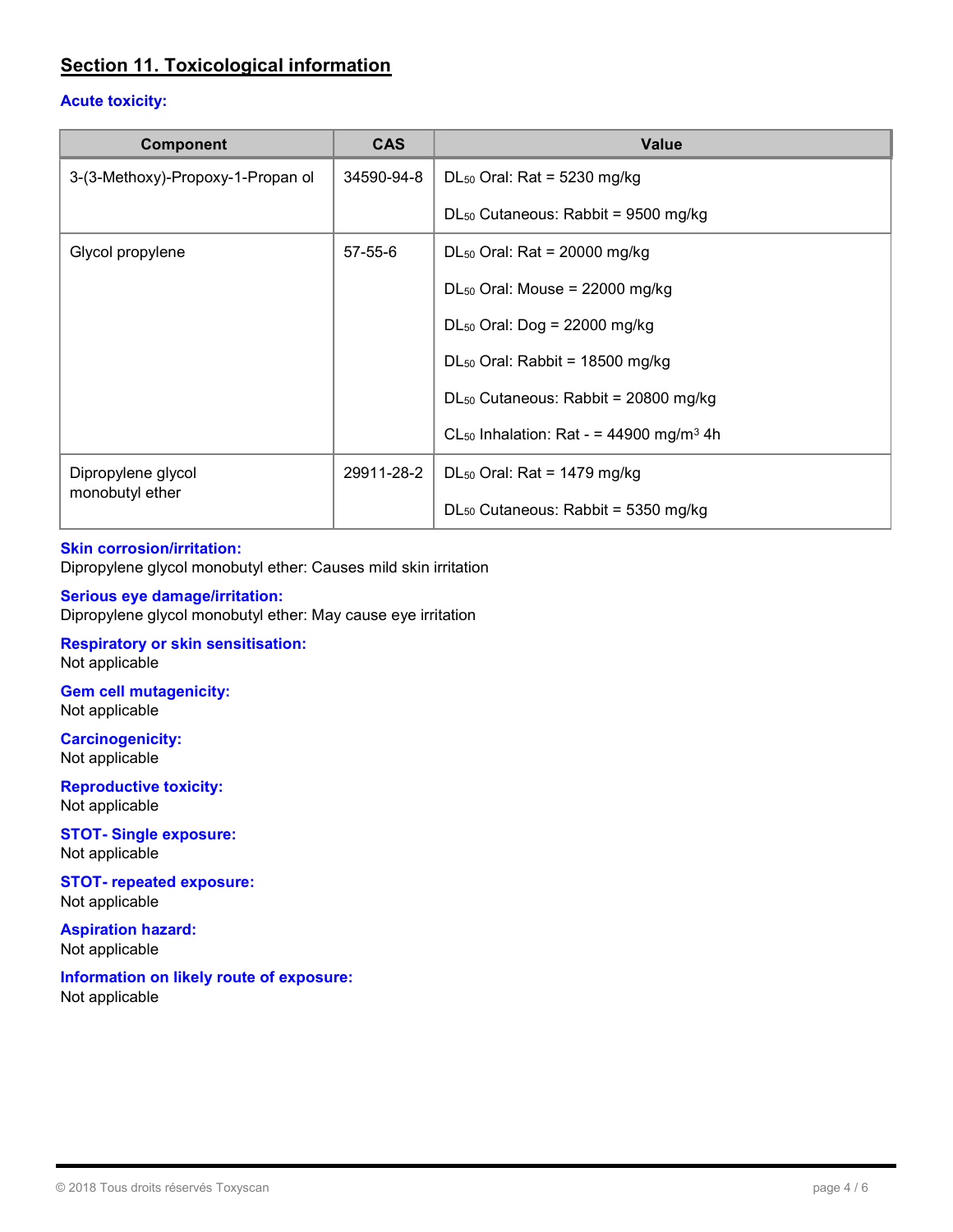# **Section 12. Ecological information**

#### Ecological data for aquatic environments:

| <b>Component</b>                      | <b>CAS</b> | Value                                     |
|---------------------------------------|------------|-------------------------------------------|
| Dipropylene glycol<br>monobutyl ether | 29911-28-2 | $CL_{50}$ - Fish 841 mg/L - 96h           |
|                                       |            | $CE_{50}$ - Daphnia magna 1000 mg/L - 48h |

#### Persistence and degradability:

Data not available

# Bioaccumulative potential:

Data not available

Mobility in soil: Data not available

# Other adverse effects:

Data not available

# **Section 13. Disposal considerations**

#### Waste disposal:

Dispose of the chemical waste is in conformity with the federal, provincial and local laws. Store the residues of the product in safe containers. Place the containers in storage area of dangerous chemical waste.

# **Section 14. Transportation information**

No TDG/DOT/IMDG/IATA Classification

### Section 15. Regulatory information

**NFPA Classification:** Health: 1



Flammable: 0 Reactivity: 0 Specials conditions: 0

Legend: 4: Severe, 3: High, 2: Moderate, 1: Slightly, 0: Not hazardous

#### U.S. Federal regulations

California proposition 65 requirements: No ingredient listed

#### Classification REACH (EU)

REACH - Registration, Evaluation, Authorisation and Restriction of Chemical substances

#### REACH Data:

| EC.               | <b>CAS</b>             | <b>Substance</b>                   | Full | OSII |  |
|-------------------|------------------------|------------------------------------|------|------|--|
|                   | 252-104-2   34590-94-8 | 3-(3-Methoxy)-Propoxy-1-Propanol   | Yes  |      |  |
| 200-338-0 57-55-6 |                        | Glycol propylene                   | Yes  |      |  |
|                   | 249-951-5   29911-28-2 | Dipropylene glycol monobutyl ether | Yes  |      |  |